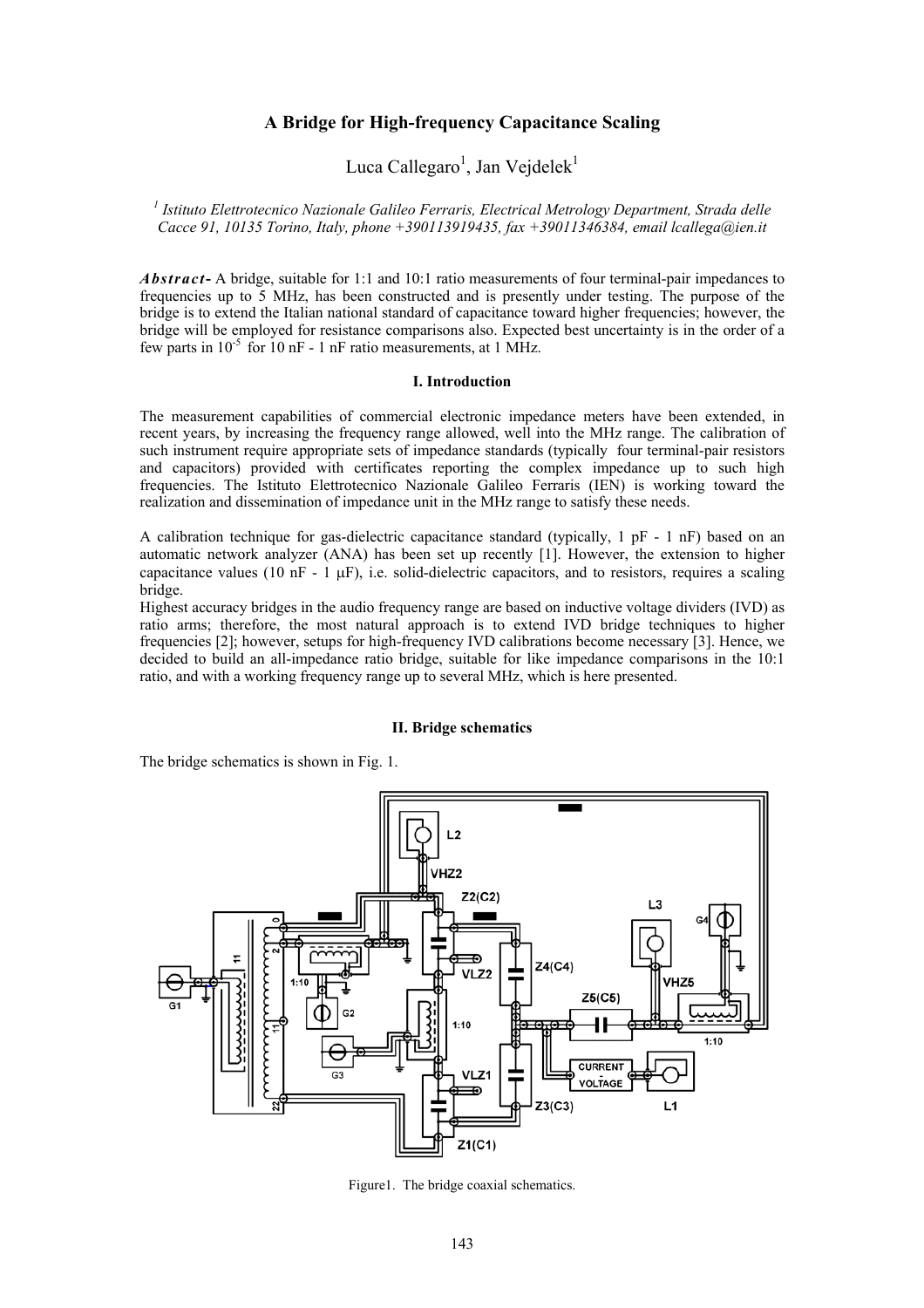The bridge consists of:

- a main arm, composed of the impedances under comparison  $Z_1$  and  $Z_2$ , put in series and defined as four terminal-pair standards;
- a ratio arm, impedances  $Z_3$  and  $Z_4$ , defined as two terminal-pair (2TP) standards;
- main generator  $G_1$ , and isolation/ratio transformer, which feeds  $Z_1$  and  $Z_2$  with the measuring current;
- generators  $G_2$ ,  $G_3$  and injection transformers, to supply voltages necessary to achieve the four terminal-pair condition  $V_{LZ1} = V_{LZ2} = 0$  of  $Z_1$  and  $Z_2$ ;
- Detector  $L_2$  and  $L_3$  to verify  $V_{LZ1} = V_{LZ2} = 0$ .
- a current balance arm composed of generator  $G_4$ , impedance  $Z_5$  which act as current injector, and a current detector (a current to voltage converter, and detector  $L_1$ ) to verify balance.

When the equilibrium is reached the ratio between  $Z_1$ ,  $Z_2$  can be calculated from the known values of  $Z_3$ ,  $Z_4$ ,  $Z_5$  and measured values of  $V_{HZ2}$  and  $V_{HZ5}$  by Eq. 1.

$$
\frac{Z_1}{Z_2} = \frac{Z_3}{Z_4} \left( 1 + \frac{Z_4}{Z_5} \frac{V_{HZ5}}{V_{HZ2}} \right)
$$
(1)



Figure 2. Some components specifically developed for the bridge. (upper left) Zickner injection capacitance; (upper right) current to voltage converter, part of main current detector; (lower left) the main transformer; (lower right) injection transformer inserted in series with impedances  $Z_1$  and  $Z_2$ (now Agilent 16383A 100 pF and 16384A 1000 pF capacitance standards).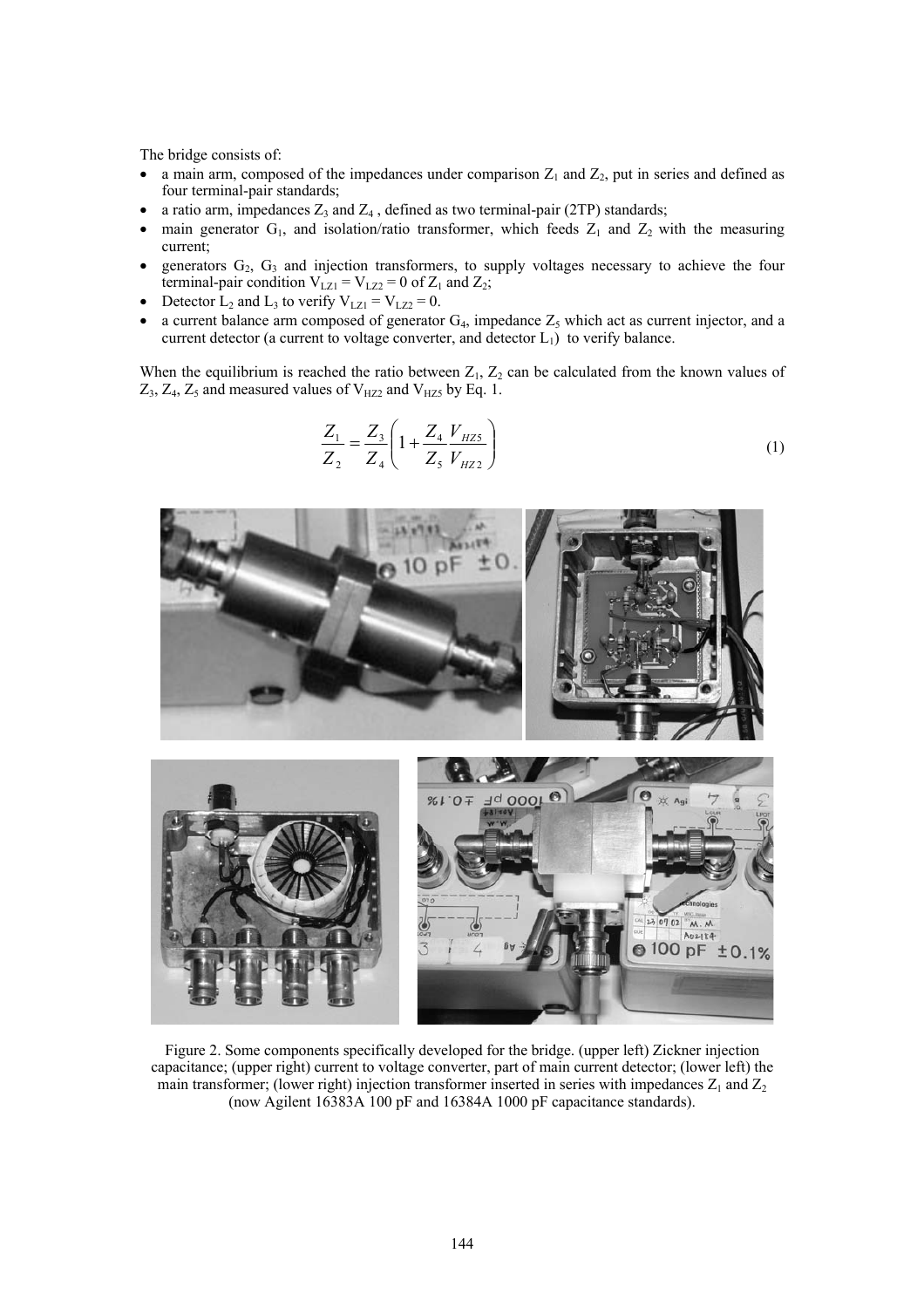### **III. Implementation details**

Generators  $G_{1-4}$  are Agilent 33250A arbitrary generators, configured for sinewave output;  $G_{2-4}$  are frequency-locked to  $G_1$  Depending on the standards and the working frequencies,  $G_{2-4}$  outputs can be reduced by resistive attenuators to mantain a good amplitude resolution.  $L_{1-3}$  is actually a single high frequency lock-in amplifier (Stanford SR844) provided with a differential input head (input capacitance 2 pF) manually switched between different measurement points.  $Z_5$  is a gas-dielectric Zickner capacitor (12 fF) calibrated with the ANA technique as a 2TP impedance.  $Z_3$  and  $Z_4$  are Agilent 16381A (1 pF) and 16382A (10 pF) gas-dielectric capacitors;  $Z_{3-5}$  are calibrated at 1 kHz by a precision capacitance bridge (Andeen-Haegerling AH2500A) and the ANA technique, as 2TP impedances defined at the end of their connecting cables. All transformers are constructed around Vacuumschmelze Vitrovac 2025 small size cores; main transformer is capable of 1:1 or 10:1 ratios, injection transformers have a 10:1 reduction ratio. Coaxial equalizers are commercial clip-on ferrite cores. Some components are shown in Fig. 2.

The instrument is computer controlled via GP-IB interfacing and a LabWindows/CVI control program, whose main purpose is to achieve main balance and definition conditions in an automated way. This is obtained by an implementation of a new, efficient algorithm for multi-detector bridge balancing [see Ref. 4 for an exhaustive description]; the algorithm search for a zero of detector  $L_1$ ,  $L_2$  and  $L_3$  readings by changing amplitude and phase of  $G_{2-4}$ . After a few (typically between 10 and 20) adjustments, zero reading (below 1  $\mu$ V) of all detectors is reached.

A photo of the bridge is shown in Fig. 3.



Figure 3. A photo of the complete bridge.

## **III. Performance**

The bridge is now under extensive investigation, to test its performance and investigate the possible presence of systematic errors. Up to now, we operated the bridge for the following comparisons: